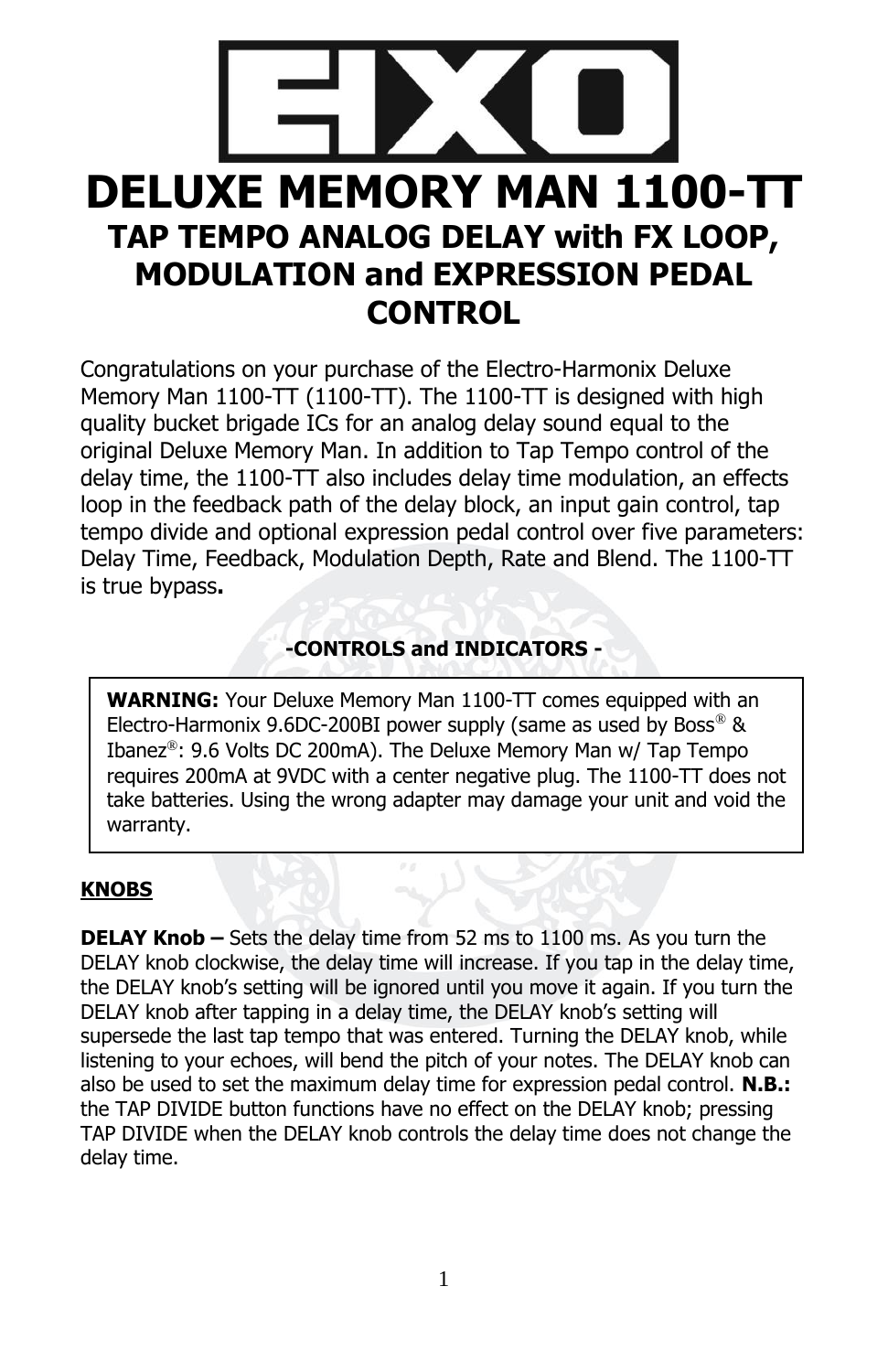**FEEDBACK Knob** – Controls the amount of signal that is circulated from the output of the delay block to its input. Turning the FEEDBACK knob clockwise increases the number of echoes. Setting the FEEDBACK control to its maximum clockwise position will cause the 1100-TT to run-away, or self-oscillate. Alternatively setting the FEEDBACK knob to its minimum position will yield just one echo or repeat for each of your notes. The FEEDBACK knob is also used to set the maximum amount of feedback for expression pedal control.

**DEPTH Knob –** Sets the amount of modulation that is applied to the delay time. As you turn the DEPTH knob clockwise, the amount of modulation increases. Turn the DEPTH down to the full Counter-Clockwise (CCW) setting to turn modulation off. The DEPTH knob is also used to set the maximum amount of modulation for expression pedal control.

**RATE Knob –** The RATE knob's main function is to set the rate or speed of modulation. As you turn the RATE knob clockwise the modulation rate will increase. The DEPTH knob must be set above the full CCW position to hear the RATE knob change modulation speed. Additionally the RATE knob sets the maximum rate of modulation for expression pedal control.

**GAIN Knob –** Sets the input gain for the 1100-TT. As you turn the GAIN knob clockwise, the input gain increases. The total gain range is -13dB to +20dB. The gain block is the first stage that the input signal goes through in the circuit. Both the dry and wet signals mixed by the BLEND knob go through the gain block.

**BLEND Knob –** The BLEND knob is a wet/dry control allowing you to vary the mix between direct and delayed signals at the OUTPUT jack of the 1100-TT. Set the BLEND knob to the full clockwise position for an output that is 100% wet. Set BLEND to full counter-clockwise for an output that is 100% dry. Setting BLEND anywhere in between will mix the wet and dry signals together. Additionally the BLEND knob sets the maximum wet/dry mix for expression pedal control.

#### **SWITCHES & LEDs**

**BYPASS Footswitch and STATUS LED –** The BYPASS FSW is used to toggle the 1100-TT between effect mode and true bypass mode. The red STATUS LED will light up when in effect mode and turn off in bypass.

**EXP. MODE Button and LEDs –** The EXP. Mode button cycles through the six available expression modes: BLEND, RATE, DEPTH, FEEDBACK, DELAY and OFF. Each time you press the EXP. MODE button the 1100-TT will advance to the next expression mode LED. An expression pedal must be plugged into the EXP. PEDAL jack to make use of these modes. A lit LED for one of the modes indicates the expression pedal will control that parameter. For example, if the RATE LED is lit, the expression pedal controls the modulation rate, from slowest (expression  $p$ edal = toe up), to the RATE knob's current setting (expression pedal = toe down). When no EXP. MODE LEDs are illuminated the expression pedal is disabled while it remains plugged into the 1100-TT. The setting for the EXP. MODE is saved and recalled when power cycling.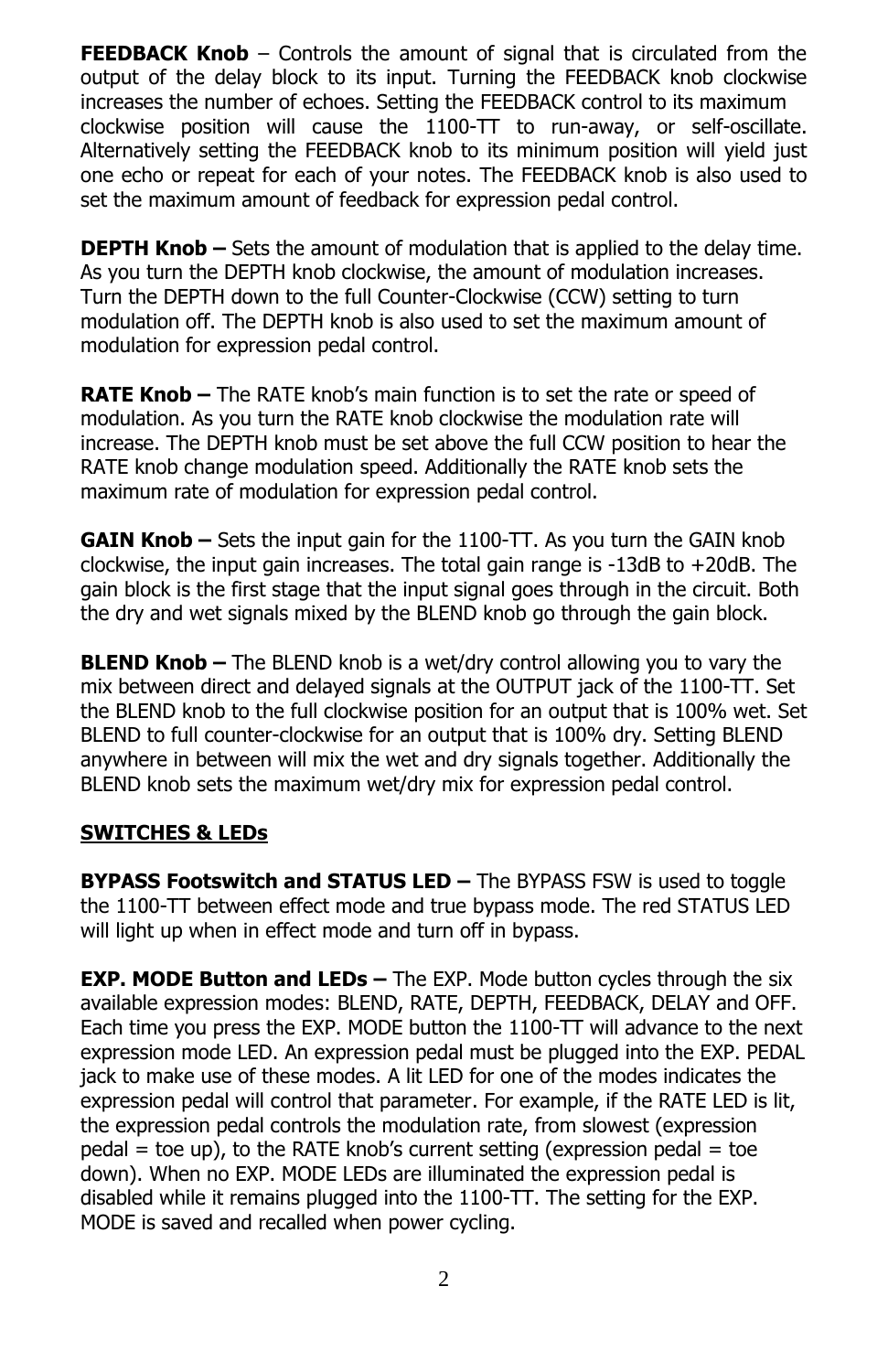**TAP Footswitch –** The TAP FSW is used to tap in the delay time. Stomp on the TAP FSW two times and the delay time will jump to the time between taps (if all the TAP DIVIDE LEDs are off). If you tap more than twice, it will average the tap tempo for all taps, it will stop averaging if there is more than 2 seconds between two consecutive taps. The 1100-TT will always take into account the TAP DIVIDE setting when determining the delay time from the tap tempo. For example, if your tap time is 1 second and TAP DIVIDE is set to eighth notes, the actual delay time will be 0.5 seconds. **The maximum delay time, when tapped in, is 1.5 seconds; though at this delay time the effect will sound quite lo-fi.** The 1100-TT will save and recall the tap tempo when power cycling. In addition, if an expression pedal is controlling the delay time, the Tap Tempo and TAP DIVIDE setting will determine the maximum delay time of the expression pedal.

**N.B.:** The delay time for the 1100-TT is always set by the last method used. If you tap in a delay time, the DELAY knob's setting is ignored. After tapping in a delay time, if you turn the delay knob, the tap time will be forgotten and replaced by the current position of the DELAY knob.

**TAP FSW HOLD TO PRESET FEEDBACK –** If you press and hold the TAP FSW, the 1100-TT will slowly ramp up to a high FEEDBACK setting. After releasing the held TAP FSW, the feedback amount ramps back down to the current FEEDBACK knob setting. The high feedback setting that the 1100-TT ramps up to is set at the factory but may be adjusted when you are holding down the TAP FSW, if held for more than 1 second. If you do not like the setting chosen at the factory, simply turn the FEEDBACK knob to your preferred setting, while the TAP FSW is held down. It may take a few tries before nailing the perfect setting. Release the TAP FSW to save the feedback hold setting. The 1100-TT will remember the TAP FSW HOLD setting after power cycling.

If you want to restore the original factory setting for the FEEDBACK HOLD, press and hold the EXP. MODE button while applying power to the 1100-TT. When you see all 5 expression mode LEDs light up, the factory setting has been restored, you can now release the EXP. MODE button.

**BEAT LED –** The green BEAT LED either blinks at the current delay time setting (if delay time is set by the DELAY knob) or the tempo that you tapped in. Cycling through the TAP DIVIDE settings will not change the BEAT LED blink rate. If you are modulating the delay time, the change in delay time due to modulation will be reflected in the BEAT LED.

**TAP DIVIDE Button and LEDs –** This button cycles through the six possible settings for TAP DIVIDE. Each setting, except when all LEDS are off, will divide the tap tempo to create shorter delay times in sync with your original tempo. It works like so: The 1100-TT always assumes that the musician taps in a quarter note. That quarter note can then be divided down to five other types of notes: dotted eighth note, quarter note triplet, eighth note, eighth note triplet and sixteenth note. The sixth mode is quarter note or OFF, where the tap tempo is not divided down and the delay time is set to your actual tap time. No LEDs are lit when Tap Divide is set to quarter note/OFF. Below is a chart displaying the six modes, their divide ratios and an example of the delay time for each mode: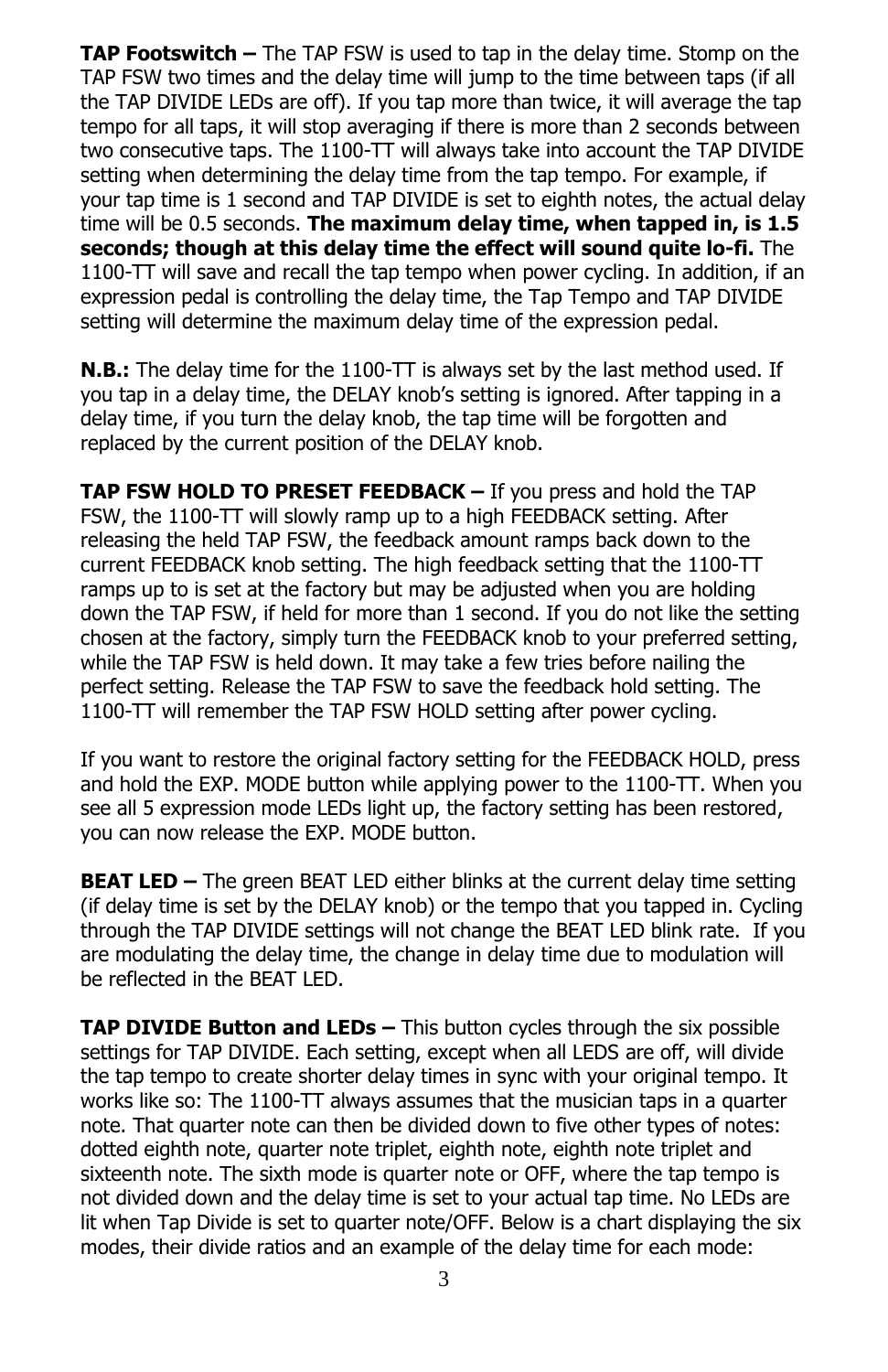| <b>TAP DIVIDE</b><br><b>MODE</b> | <b>SYMBOL</b> | <b>DIVIDE</b><br><b>RATIO</b> | <b>DELAY TIME (for a 600 ms</b><br>TAP) |
|----------------------------------|---------------|-------------------------------|-----------------------------------------|
| Quarter Note / OFF               |               | 1/1                           | 600 ms                                  |
| Dotted 8th Note                  |               | 3/4                           | 450 ms                                  |
| Quarter Note Triplet             | ۰,            | 2/3                           | $400$ ms                                |
| 8th Note                         |               | 1/2                           | $300 \text{ ms}$                        |
| 8th Note Triplet                 | '3            | 1/3                           | $200$ ms                                |
| 16th Note                        |               | 1/4                           | 150 ms                                  |

**N.B.** The TAP DIVIDE button has no effect on delay time when delay is set by the DELAY knob. Cycling through the different TAP DIVIDE modes ― when delay time was last set by the DELAY knob ― does not change the delay time.

The last TAP DIVIDE button setting is saved and recalled when power cycling.

**TAP DIVIDE SEQUENCE MODE –** The 1100-TT contains a little easter egg called Tap Divide Sequence mode. In this mode, the 1100-TT will automatically cycle through the six tap divide modes at a rate set by the RATE knob. To use this mode, do the following:

- 1. Tap in a delay time. Tap Divide Sequence mode will not work if the delay time is set by the DELAY knob.
- 2. Press and hold the TAP DIVIDE button for 2 seconds. After 2 seconds, all of the TAP DIVIDE LEDs will light up briefly, now you are in sequencer mode. You can release the button.
- 3. Turn the RATE knob to change the speed of the sequence. You should see the tap divide LEDs light up in a sequential fashion.
- 4. You can tap in new delay times to change the delay time range.
- 5. To exit Tap Divide Sequence mode: hold down the TAP DIVIDE button for another 2 seconds. All 5 LEDs will light briefly to indicate you have exited sequence mode. You could also simply turn the DELAY knob.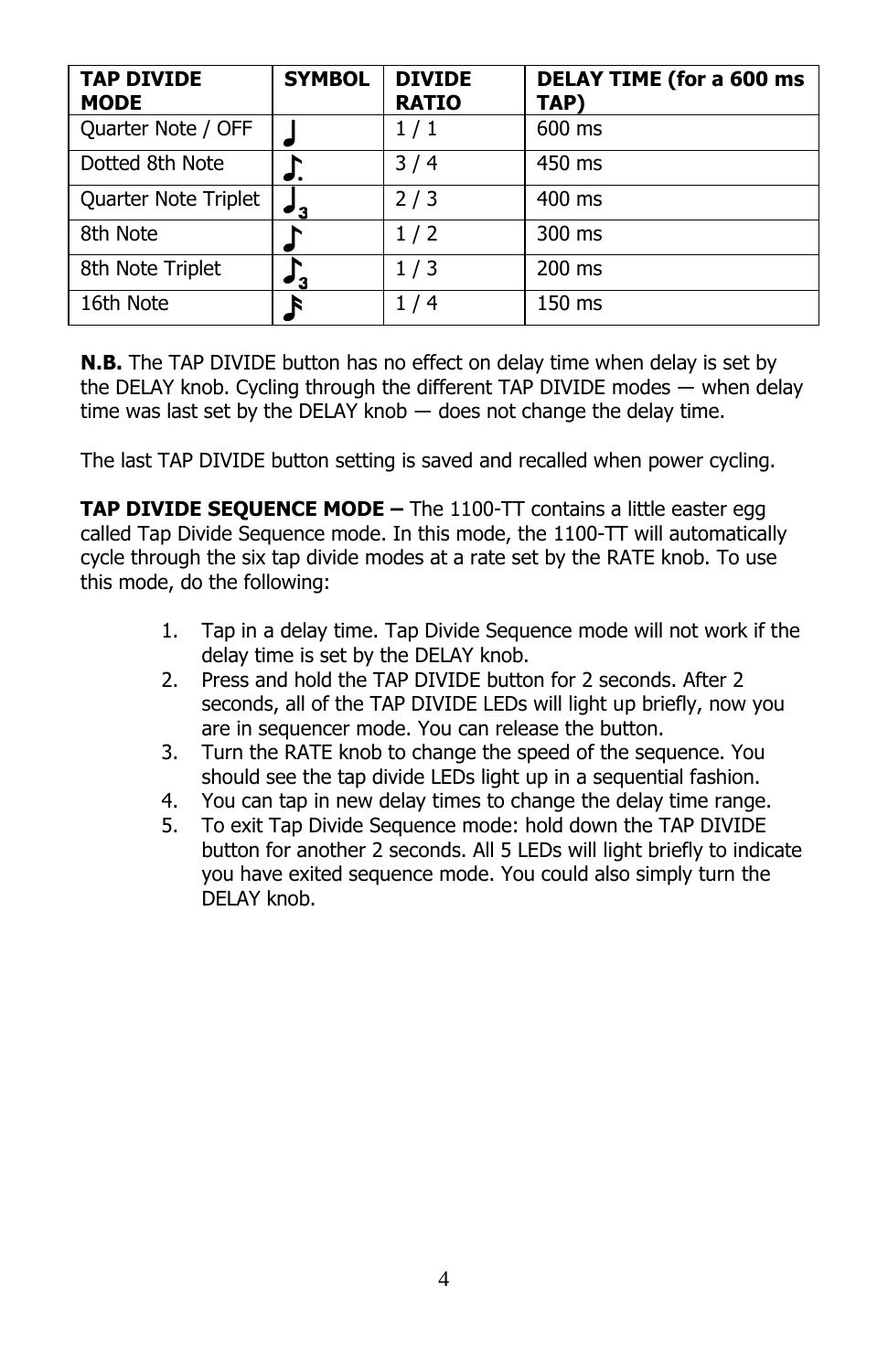# **I/O & POWER JACKS**

**INPUT Jack –** Connect the output of your instrument or other effects pedal to the  $\frac{1}{4}$ " INPUT jack. The impedance presented at the INPUT jack is 100 k $\Omega$ .

**OUTPUT Jack –** Connect the output of the 1100-TT to the input of an amplifier or another effects pedal. The output impedance is 200  $\Omega$ .

**SEND Jack –** Connect this jack to the input of another effects pedal or chain of effects pedals to insert an effects loop before the 1100-TT's delay block.

**RETURN Jack –** Connect this jack to the output of another effects pedal or chain of effects pedals to insert an effects loop before the 1100-TT's delay block. The input impedance presented at the RETURN jack is 2 M $\Omega$ .

**EFFECTS LOOP –** The Deluxe Memory Man 1100-TT has an effects loop feature which allows other effects to be inserted into the feedback loop of the delay block, before the bucket brigade chips. This means that you can put additional effects on your wet signal without changing your dry signal and each time your notes go around the feedback loop, they will also go through the effects loop.

For example, if you connect a Nano POG in the 1100-TT's effects loop, setting the Nano POG to output only the upper octave, the delayed note will be one octave above the dry note that you played. Additionally, with a fair amount of feedback on the 1100-TT, each time the note circles around the delay loop, the signal will go up another octave. So if you play a C2 on the guitar, the first echo will be a C3, the second C4, the third C5 and so on.

Another example would be to plug a volume pedal into the 1100-TT's effects loop. The volume pedal will act as a FEEDBACK control. With the addition of an expression pedal, you could have two pedals controlling parameters on the 1100- TT.

To properly use the 1100-TT's effects loop, connect the SEND jack to the input of your effects loop and the RETURN jack to the output of your effects loop.

**N.B.** If you do not wish to use the effects loop, please leave the RETURN jack disconnected.

**EXP. PEDAL Jack –** Enables the musician to control any of the five available expression modes with an optional expression pedal or control voltage. The expression pedal should have a Tip-Ring-Sleeve plug attached to it. It is important that the expression pedal have the correct polarity. The tip of the plug must be connected to the wiper of the potentiometer inside the expression pedal. If you are not sure what type of expression pedal to use, try to purchase one with a polarity switch so that it will work with many different types of instruments. Some suggested Expression Pedals: EHX Expression Pedal, M-Audio EX-P, Moog EP-2, Roland EV-5 or Boss FV-500L. You may also connect a control voltage on TS plug to this jack. The Control Voltage range must be 0 V to 5 V.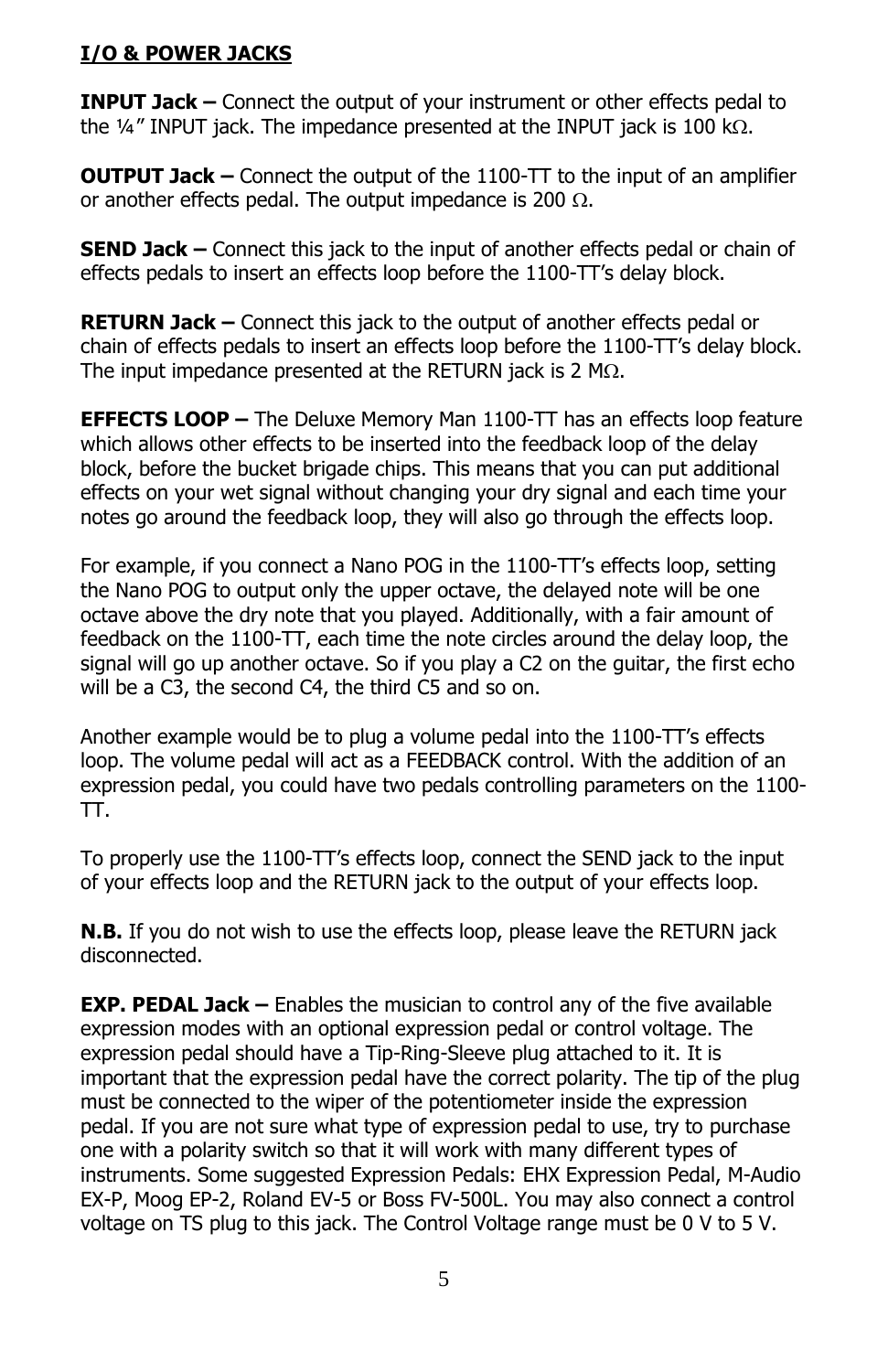**EXPRESSION PEDAL CONTROL –** The Deluxe Memory Man 1100-TT allows external control over five of its parameters: BLEND, modulation RATE, modulation DEPTH, FEEDBACK and DELAY time. Please see the EXP. PEDAL Jack section above for suggestions on the type of expression pedals to use. The pedal will need to have a TRS plug. In addition you may use a control voltage, with a TS plug. The acceptable CV range is 0 V to 5 V.

Use the EXP. MODE button to choose the knob you want to control with an expression pedal; repeatedly press and release the EXP. MODE button until the proper LED lights. After selecting a parameter, its associated knob will now set the maximum sweep range, which is the toe down position for the expression pedal. For example, if you want to sweep the full range of the FEEDBACK knob, you will need to set the FEEDBACK knob to its full clockwise position. The expression pedal will then sweep from 0% feedback (toe up position) to 100% feedback (toe down position).

Some expression pedals allow you to dial in the heel position using an extra range knob on the pedal itself. When using this type of pedal you can set the range for both heel (using the range knob on the expression pedal) and toe down (using the selected knob on the 1100-TT). If you use an expression pedal that does not allow you to dial in the heel position, than heel is always that particular knob's minimum setting.

**TAP SW Jack –** Allows the musician to input the tap tempo from an external momentary switch. The external switch should be normally open. Upon engaging the switch, it should create a short circuit between the Tip and Sleeve of the plug inserted into the TAP SW jack on the 1100-TT. Releasing the switch should open the circuit between the Tip and Sleeve. The TAP SW jack is connected in parallel with the TAP FSW on the 1100-TT so they can both work at the same time. A suggested Momentary Footswitch that has been tested with the 1100-TT is the Boss FS-5U Momentary Foot Switch.

**TAP SW Jack Extra Control –** If you are handy with a soldering iron, you may also make connections on the 1100-TT's PCB to allow external control of either the TAP DIVIDE button or the EXP. MODE button by connecting an external momentary switch between the Ring and Sleeve of the TAP SW jack.

To enable external control of the TAP DIVIDE button, short together the pads of R139 on the 1100-TT PCB. R139 is labeled TAP DIV SW and is located just above the 10-Pin IDC header, CN6.

To enable external control of the EXP. MODE button, short together the pads of R140 on the 1100-TT PCB. R140 is labeled EXP FUNC SW and is located above the 6-Pin IDC header, CN5.

These external switch connections work in parallel with their associated buttons on the 1100-TT. If either of the buttons have been enabled for external use, a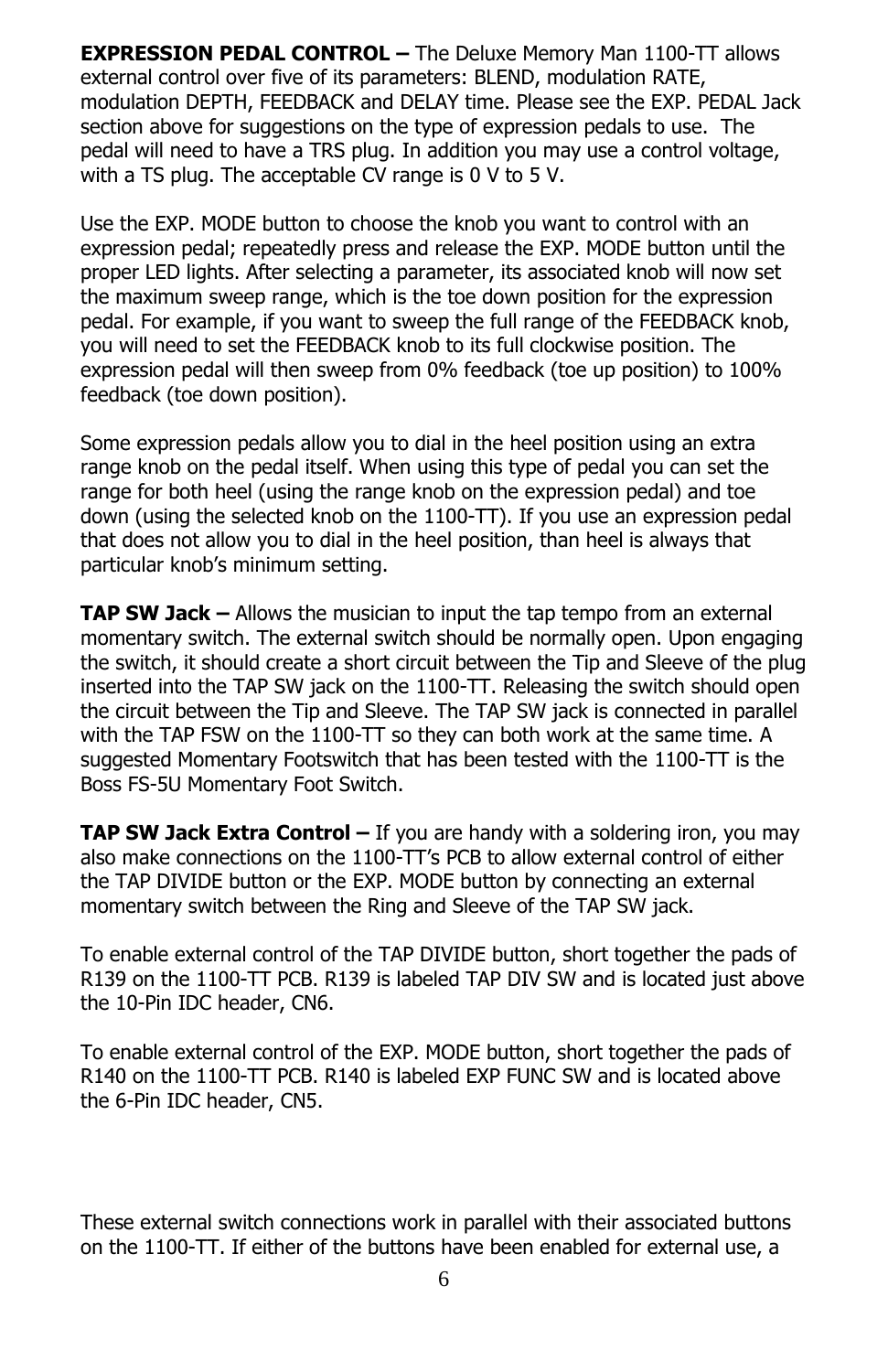TRS plug must be inserted into the TAP SW jack. In this circumstance, if a TS plug is inserted into the TAP SW jack it will be equivalent to holding down whichever button has been enabled for external use, without the ability to release the button.

**9V PWR JACK –** Connect the output plug of the supplied AC Adaptor into the 9V power jack at the top of the 1100-TT. The 1100-TT's current requirement is 200mA at 9VDC. The polarity of the power jack is center negative. The maximum allowable power supply voltage is 10.5 VDC.

### **FACTORY RESTORE**

The Feedback Hold setting, along with the original EXP. MODE and TAP DIVIDE mode, can be restored to their original factory settings by holding down the EXP. MODE button during start up.

Press and hold the EXP. MODE button, then apply power to the 1100-TT while continuing to hold the EXP. MODE button. Once you see all five EXP. MODE LEDs light up solid, you may release the button. The factory settings have been restored.

# **- WARRANTY INFORMATION -**

Please register online at http://www.ehx.com/product-registration or complete and return the enclosed warranty card within 10 days of purchase. Electro-Harmonix will repair or replace, at its discretion, a product that fails to operate due to defects in materials or workmanship for a period of one year from date of purchase. This applies only to original purchasers who have bought their product from an authorized Electro-Harmonix retailer. Repaired or replaced units will then be warranted for the unexpired portion of the original warranty term.

If you should need to return your unit for service within the warranty period, please contact the appropriate office listed below. Customers outside the regions listed below, please contact EHX Customer Service for information on warranty repairs at info@ehx.com or +1-718-937-8300. USA and Canadian customers: please obtain a **Return Authorization Number** (RA#) from EHX Customer Service before returning your product. Include with your returned unit: a written description of the problem as well as your name, address, telephone number, email address, and RA#; and a copy of your receipt clearly showing the purchase date.

# **United States & Canada**

EHX CUSTOMER SERVICE ELECTRO-HARMONIX